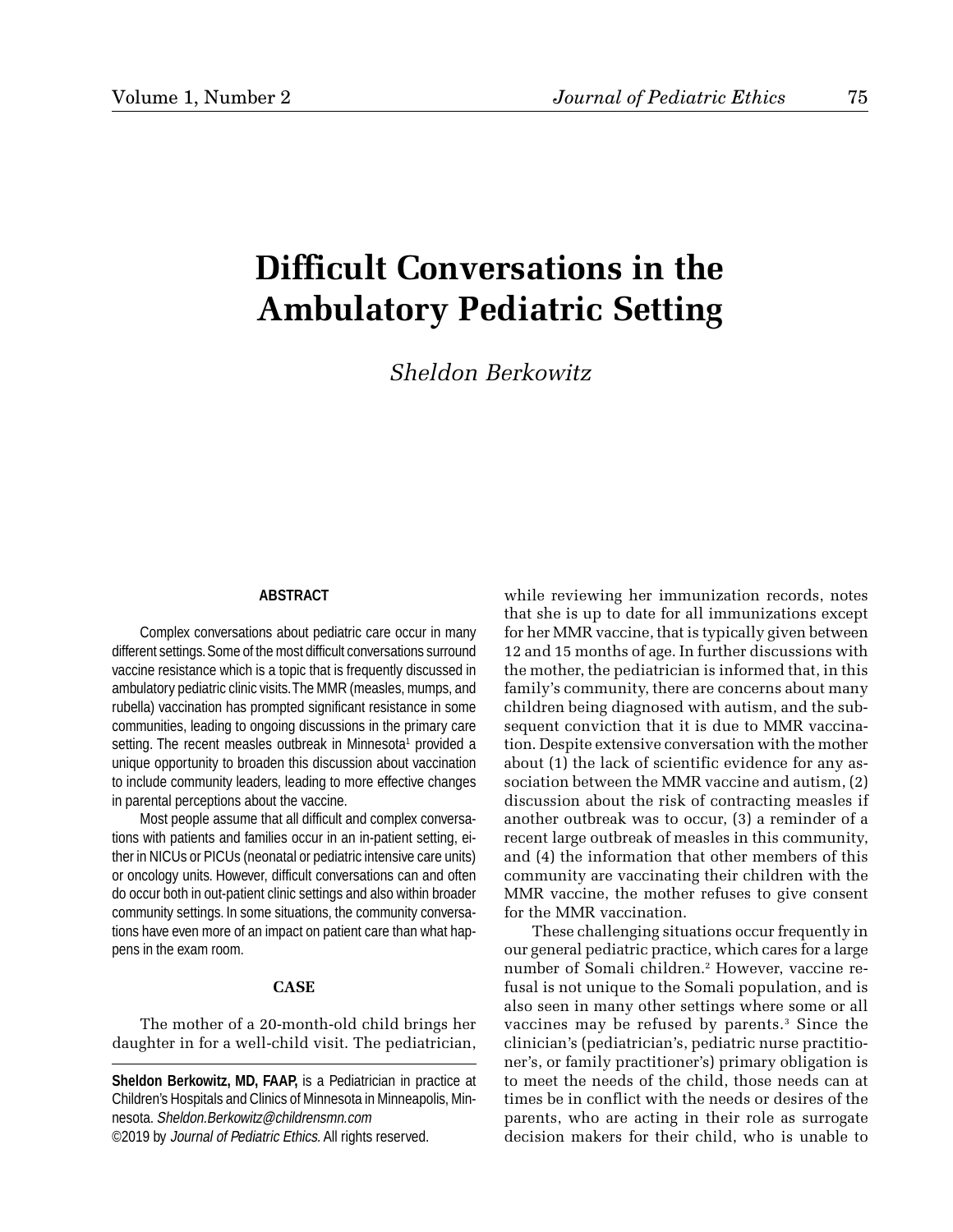express a preference or is not legally of age to make medical decisions. There are multiple issues for clinicians to keep in mind when having challenging discussions about care decisions with families, such as (1) what is motivating the family to act in a way that is contrary to what is being recommended, (2) how to work with the family to follow the recommendations offered by the clinician, (3) how much to push on an issue at a particular visit versus ongoing conversations with the family over time, and (4) when the refusal to follow through on a recommendation rises to the level of neglect and requires clinicians to contact child protective services.

learned during the recent measles outbreak about working with community leaders (religious and cultural leaders) to help them understand and share knowledge with their communities. While the discussions that occur in the community are important, in the end, it's the discussion that occurs in the exam room between a family and their clinician that either results in agreement or a refusal to immunize. One of the main lessons I have learned is to listen and respond to the family's fears without solely focusing on the goal of immunizing their child. In partnering with a family, there is a greater chance of accomplishing the ultimate goal of protecting the

## *One of the main lessons I have learned is to listen and respond to the family's fears without solely focusing on the goal of immunizing their child.*

In the case described, the clinician needs to balance doing what is right for the child—by balancing the benefits of the vaccination against its known side-effects—while trying to respect the family's belief that the vaccine may cause their child to develop autism, and the family's right to refuse the vaccine (in their role as surrogate decision makers).

In the spring and summer of 2017, this particular issue of vaccine resistance took on additional importance as Minnesota experienced the largest measles outbreak in decades.4 Ultimately, close to 80 patients were infected with measles, and a large percentage of those patients were children in the Somali community who had not been immunized by the MMR vaccine.5 Most of the families in this community were not resistant to all vaccines, but were specifically resistant to the MMR vaccine. This fear started more than 10 years ago when a British physician, Andrew Wakefield, claimed an association between MMR vaccine and autism. He later came to the Twin Cities' Somali community to promote this belief during the 2011 measles outbreak in Minnesota.6 Despite the fact that Wakefield's views had been discredited and he lost his license to practice medicine,7 his views, as well as those of others in the anti-vaccine community at large, led to a significant decline in MMR vaccination.<sup>8</sup> Many articles were written dealing with how to overcome vaccine resistance from families,<sup>9</sup> and much was

child from contracting vaccine preventable illnesses, such as measles.

During the most recent measles outbreak in Minnesota, I was fortunate to participate in conversations about how to effectively immunize our patients against measles with a variety of stakeholders. The conversations began in our own institution as we grappled with the best way to reach out to our patients and whether to confront the anti-vaccine groups who were planning "events" in our community. There were concerns that attending such events could do more harm than good, and alienate the families we were trying to reach. To add to the complexity of the situation, when Wakefield had spoken in Minnesota years earlier, with no organized clinician response against his views, the Somali community felt that no one cared about investing in their health.10 Ultimately, a number of clinicians (including myself) attended the first of these "anti-vaccine" events, but did not acknowledge what institution we were from. Over time, working groups developed between Children's Minnesota, the University of Minnesota, Mayo Clinic, Hennepin County Medical Center, as well as the Minnesota Chapter of the American Academy of Pediatrics, the Minnesota Department of Health, and a number of imams and other leaders of the Somali community. In the work groups that I participated in, it was agreed that the best way to reach out to the Somali community and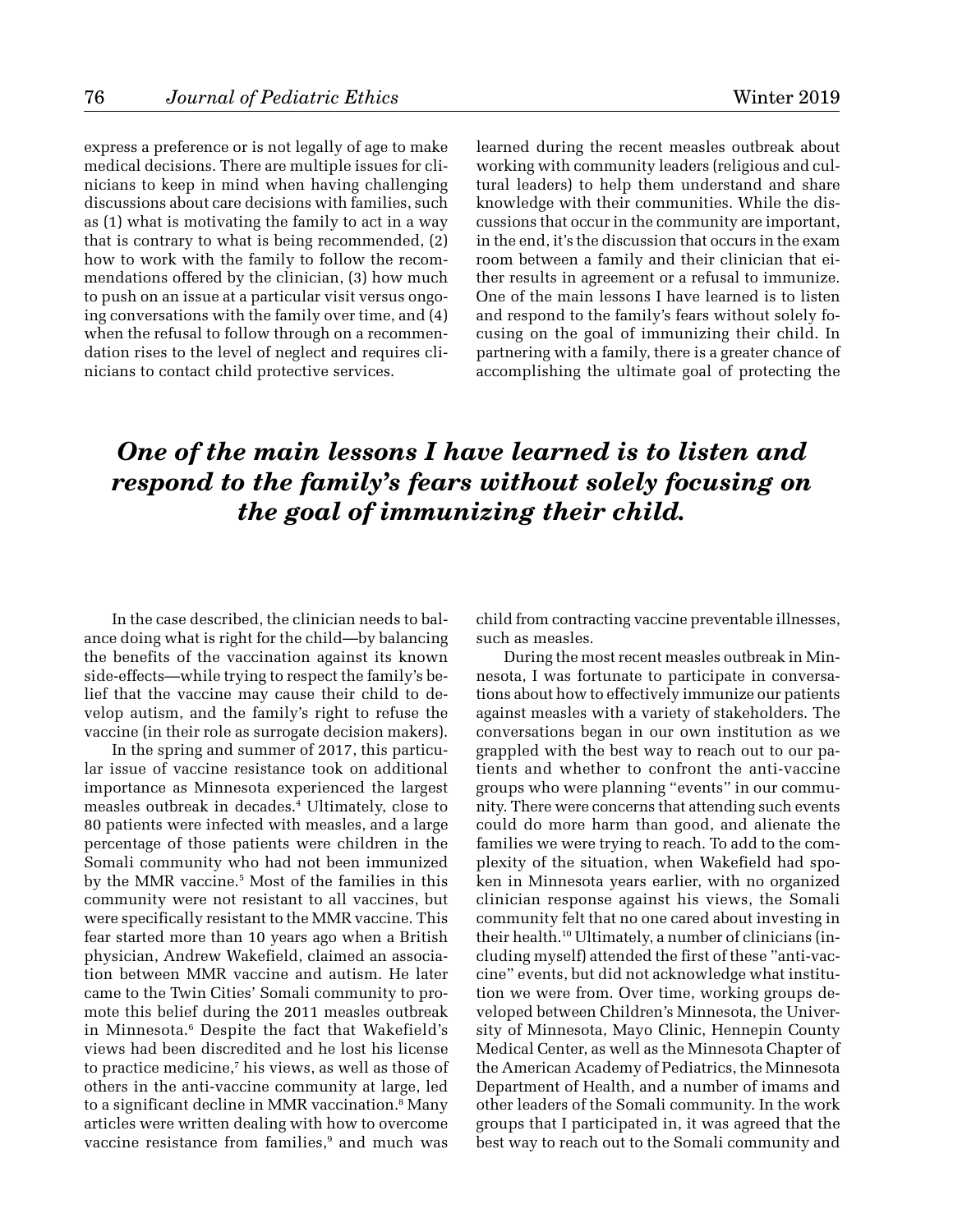effect change was to meet with religious and other leaders of the community in their mosques.

I had the opportunity over several months to meet with and talk with imams, sheikhs, and other community members in four different mosques. It was at the first meeting, early in the epidemic, that one of the imams stated that he could not stand by and risk seeing his community's children get infected with measles and possibly die, and that seemed to make the difference. He stated that it was the imam's responsibility to make sure this doesn't happen. From there, many clinicians started being invited to mosques to meet with the community and talk about measles, MMR vaccine, and autism. While the conversations were always cordial, they were not always easy. We clinicians learned to listen to the stories of the Somali community, including stories from parents who were convinced that their children "changed" or "stopped talking" after getting the MMR vaccine, and were later diagnosed with autism. I listened as parents talked about not having known about autism prior to immigrating to the United States. I listened as families talked about the shame in their community of having a child who was "different" with autism. Even though I have often heard that the Somali community has a strong "oral tradition," which is why written Somali documents have typically not been utilized, learning that this oral tradition also includes more attentive listening was an important lesson. In addition to listening, we shared what we knew about measles, the MMR vaccines, and autism. We talked about the current outbreak and why it was spreading, the benefits and risks of the MMR vaccine, and what is known about autism—incidence,<sup>11</sup> presentation, and causes. We also made a point to answer every question asked of us to the best of our ability. In the end, it was these conversations within the Somali community, in their houses of worship, that had the most impact and led to large numbers of previously underimmunized children now receiving the MMR vaccine.

In the first one to two weeks of the measles outbreaks, families in our clinic continued to refuse the MMR vaccine. However, after the first few weeks, as the number or infected children started to increase, we all started seeing more willingness of families to vaccinate their child with the MMR vaccine. The parents heard the message, both at their mosques as well as from others in the community, that the theoretical (and nonscientifically supported) risk of that their child might develop autism after the MMR vaccine was less important than the real risk of their child contracting measles and needing

to be hospitalized, or, in the worst-case scenario, dying (as happened in Minnesota's previous measles outbreak in 1990, when 460 people became ill and three people died $12$ ). Unfortunately, now that the outbreak is over, I am once again having the same conversations with families about refusing the MMR vaccine due to their fear that their child will develop autism.

I have had patients die of vaccine-preventable diseases, and I watched an older cousin live with the effects of polio when he was a young child in the 1950s, before polio vaccination was available. As a pediatrician, my conversations with parents who refuse to vaccinate their child for one or more preventable diseases are among the most difficult conversations I have. Even though I try to use the lessons learned over the previous several months, during the Minnesota measles outbreak, I fear that community-held beliefs about the MMR vaccine are again taking hold. If we are to make long-lasting changes in vaccination rates, it is essential that we continue to work on this issue, not only inside our clinics, but also in the communities where our patients and their families live, work, and worship. We will need to build on the trust that has developed between the Somali community and healthcare providers by continuing to meet with them and address their concerns.

### **BLINDING OF THE CASE**

Details of this case were altered to protect the identities of the patient and the family.

#### **NOTES**

1. D. Hall et al., "Measles Outbreak—Minnesota April-May 2017," [U.S. Centers for Disease Control and Prevention] *Morbidity and Mortality Weekly Report* 66, no. 27 (14 July 2017): 713-7, *https://www.cdc.gov/mmwr/volumes/66/wr/mm6627a1.htm.*

2. "Minnesota is home to the largest Somali population in the United States. Estimates range from 30,000- 100,000." "Somali and Somali American Experiences in Minnesota," *MNopedia,* 27 February 2018, *http:// www.mnopedia.org/somali-and-somali-american-experiences-minnesota.*

3. C. McKee and K. Bohannon, "Exploring the Reasons Behind Parental Refusal of Vaccines," *Journal of Pediatric Pharmacology and Therapeutics* 21, no. 2 (March-April 2016): 104-9.

4. Hall et al., "Measles Outbreak," see note 1 above.

5. M. Osterholm, "Unfounded fears about vaccine put kids' lives at risk," [Minneapolis] *Star Tribune,* 4 May 2017; L.H. Sun, "Measles outbreak in Minnesota surpasses last year's total for the entire country," *Washington Post,* 1 June